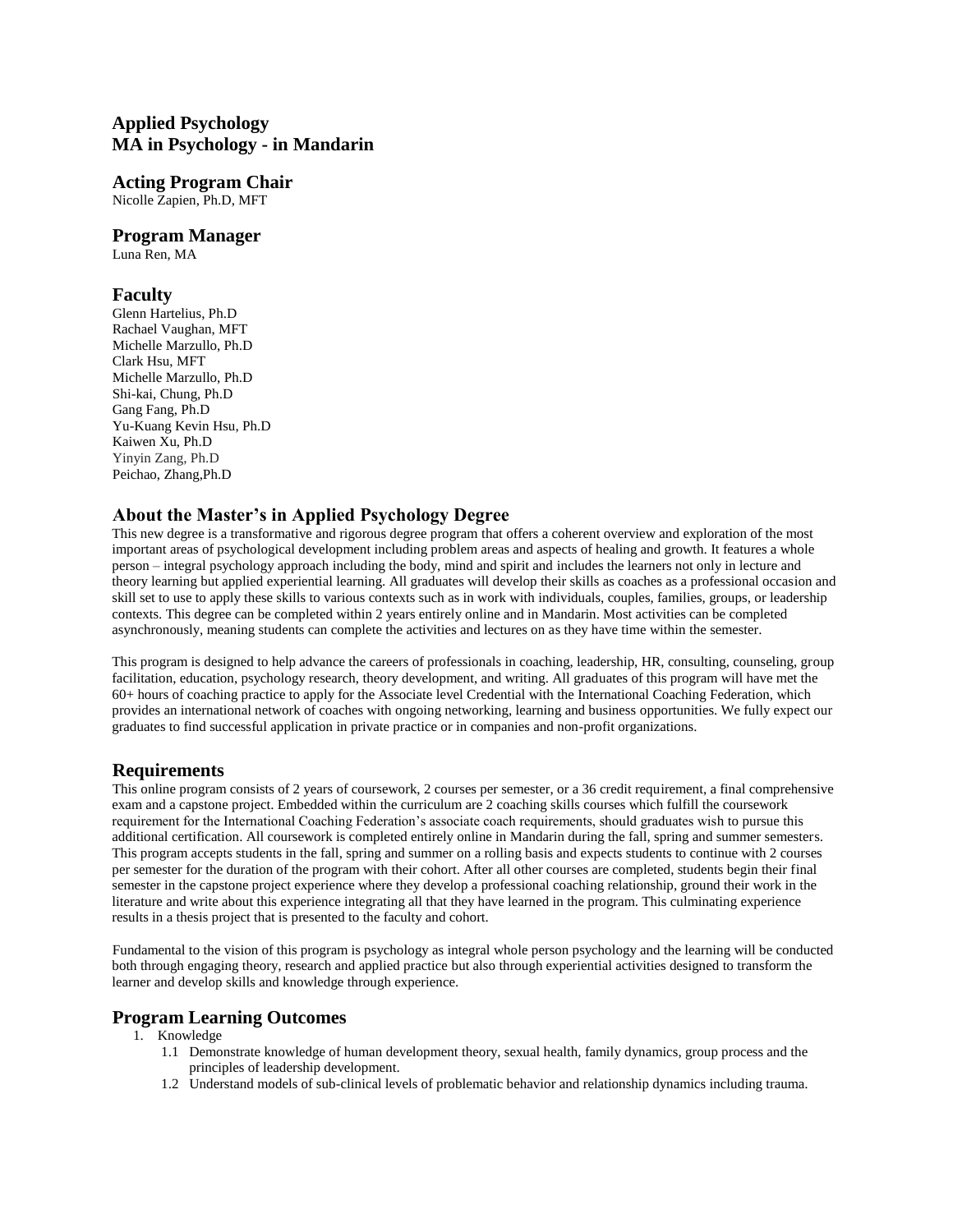- 2. Coaching and Leadership Development Skills
	- 2.1 Demonstrate the ability to structure a coaching relationship including notetaking, fee setting and framing the relationship.
	- 2.2 Utilize alliance building techniques, active listening, change oriented and acceptance -oriented techniques toward client goals.
	- 2.3 Demonstrate competent use of several applied interventions including but not limited to: Narrative methods, expressive arts, role play, group facilitation, drama therapy techniques, movement, motivational interviewing, guided imagery, thought logs, and somatic approaches.
	- 2.4 Manage the self, including one's sensations, reactions, attitudes, emotions and other aspects of one's experience of the self in professional relationships.
- 3. Values
	- 3.1 Appreciate diverse experiences and identities.
	- 3.2 Adopt a whole person integral view of psychology body, mind, spirit.
	- 3.3 Assume an ethical stance and professional practice of applied psychology and coaching.

# **Admissions Requirements**

All applicants must be residents of China, and must have a bachelor's degree or equivalent from an accredited university.

# **Curriculum**

# **MA in Applied Psychology—36 units**

The curriculum for the MA in Applied Psychology requires 36 semester units, 18 units or the equivalent each year for two years.

### **I. Common Core (27 units required)**

APSY 5000 Integral Psychology and Critical Discourse (3 units) APSY 5001 The Self as Inquiry (3 units) APSY 5002 Families as inquiry (3 units) APSY 5003 Couples as Inquiry (3 units) APSY 5004 Trauma (3 units) APSY 5005 Sexuality as Inquiry (3 units) APSY 5008 Leadership (3 units) APSY 5010 Group Dynamics and Facilitation (3 units)

## **II. Coaching Skills**

APSY 5006 Ethical practice (3 units) APSY 5007 Applied Skills and Coaching 1 (3 units) APSY 5009 Applied Skills and Coaching 2 (3 units)

#### **III. Capstone Project (Required)**

APSY 5011 Capstone project (3 units)

### **Course Descriptions**

# **APSY 5000 Integral Psychology and Critical Discourse (3 units)**

This is the foundational course that invites students into exploration and dialogic discourse in the program. This course develops a framework for multiple ways of knowing and being and how to be in an East-West dialogue in an inclusive and reflexive manner. This course is designed to help students master key theoretical aspects of integral psychology but also to begin to develop a sense of curiosity about the self, others, groups and society in a more experiential manner. This course is the occasion to consider what it means to know anything at all, what is psychology, what is healing, and all of the philosophical issues associated with our work. It is a place to introduce a whole person view of psychology that includes body, mind and spirit. The ultimate goal is to develop a community of learners that can be critically reflexive in their approach to difficult topics and who can identify that there are perspectives and sources of knowing that may differ between people, between cultures and over time. Another goal is that this course will set the tone for all subsequent coursework including rigorous theoretical material and personal experiential exercises.

#### **APSY 5001 The Self as Inquiry (3 units)**

The self is investigated fully from multiple ways of knowing beginning with their own selves. What is the self? Artistically, somatically, as separate and innately different from others, as a developing entity, in context and relationship to others and culture. This course will include information on human development and some of the major theoretical frameworks used for understanding the self in the east and west throughout the life span. This course will offer an opportunity to experience various modalities of exploration of the key inquiry questions. This will be the place to consider problems and concerns of the self. Here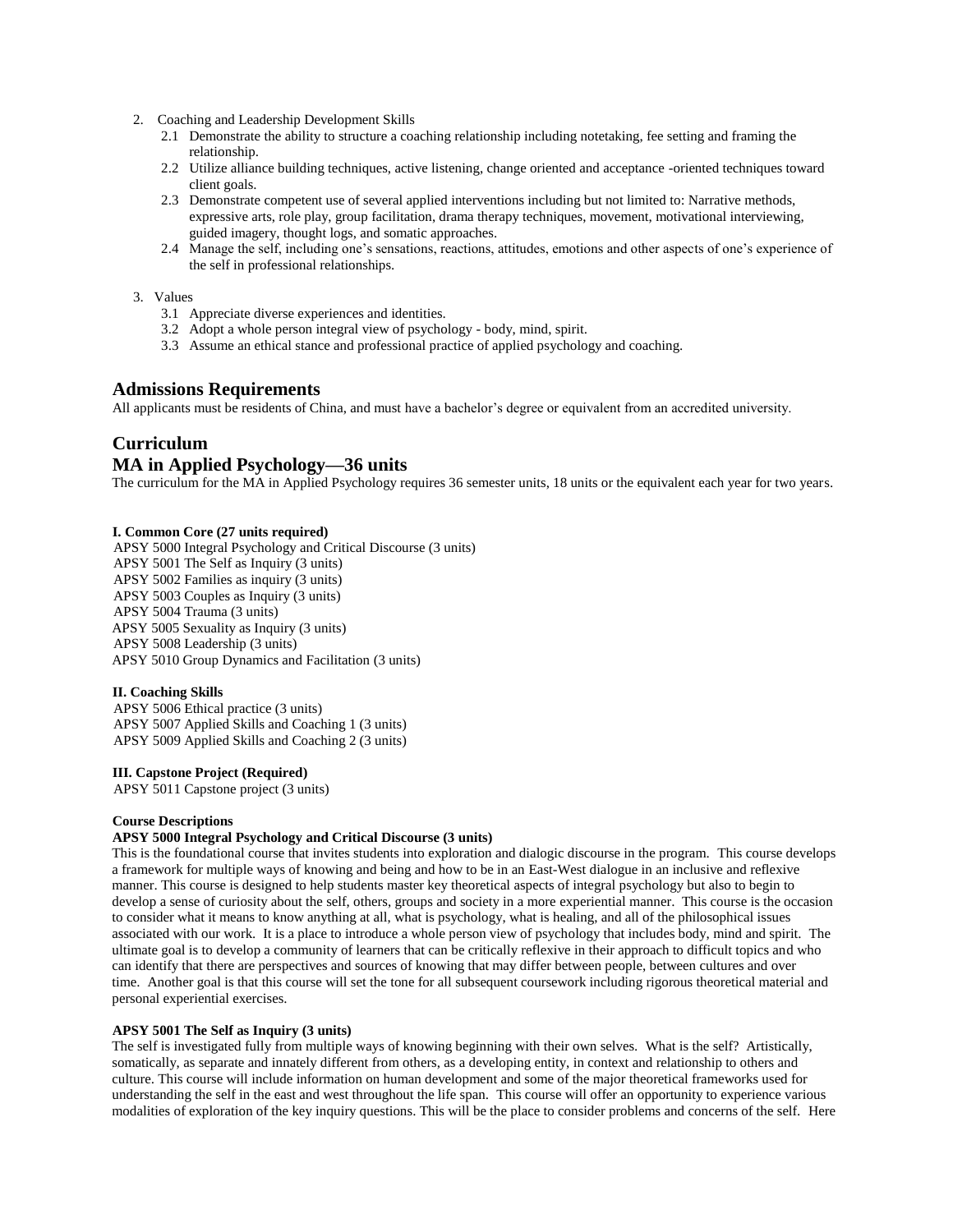we will encourage artistic exploration, dream work, spiritual inquiry and ritual, movement, narrative, and inner exploration as a means to engage the inquiry and as applied to theory. The beginnings of discussions of how others shape the self, empathy, emotional intelligence, intellectual capacities, neurodiversity and other dimensions of difference, ethnic and sexual identity, problems with the self, health and disease will occur. The central question will be what is the self and what does the self mean in China now and how does our understanding of the self have implications for our relationships and for coaching practice. Practical skills for addressing problems with self development will be honed further in the last semester in the coaching skills series.

### **APSY 5002 Families as inquiry (3 units)**

This course includes a focus on key theories of parenting, family dynamics, conflicts and concerns as well as intergenerational transmission of values and experiences. Both lecture and experiential activities and reflections will occur. We will develop stories, genograms, consider role play and other activities designed to explore the ways families operate and can develop. Structural interventions and consideration of power and gender dynamics will be addressed. Common parenting dilemmas will be explored. Discussion of co-regulation, positive discipline, non-violent communication and other skills will be offered. These will be honed further in the last semester in the coaching skills series.

### **APSY 5003 Couples as inquiry (3 units)**

This course is the occasion to consider marriage, infidelity, dating, and intimacy through reflection and discussion. This particular course will leverage attachment literature and theory and activities (eye gazing, media depictions) and discussions of the issues associated with bonding, flirting, trust, romance, conflict, power, abuse, vulnerability, gender roles etc, Same sex couples, and other structures such as open arrangements and infidelity will be discussed. Some discussion of Emotionally-Focused Therapy principles, Gottman method, non-violent communication skills, and cross-cultural frameworks will be addressed. The life cycle of a couple will also explored. Skills for application will be honed further in the last semester in the coaching skills series.

### **APSY 5004 Trauma (3 units)**

Trauma-informed perspectives including theories of intergenerational trauma, and how trauma impacts well-being will be presented. This course is dedicated to considering skills for self-care as a coach and building capacity for big feelings/experiences in working as a coach. This will also help to ground coaches in understanding how trauma may impact their clients and how to navigate these experiences. Practical skills will be offered including: Emotion regulation, mindfulness, distress tolerance, and, interpersonal effectiveness. Consideration of referrals for trauma and ethical scope of practice issues will be discussed.

#### **APSY 5005 Sexuality as Inquiry (3 units)**

This course will provide a bio-psycho-social perspective on sexuality including medically accurate and research-based information about sexual behavior, desires, orientations and practices. This course is helpful to those in particular who will be working with families and couples and individuals for whom intimacy and sexual issues may be of concern.

#### **APSY 5006 Ethical Practice (3 units)**

In this course we will consider ethics broadly defined and specifically related to coaching and consulting practices. Particular attention will be paid to the dynamics of the coaching relationship, scope of competence and scope of practice and practical issues associated with beginning and ending a coaching relationship, making referrals, the meaning of money and consent and other ethical issues. Difficult cases and the ethical issues that arise from them will be discussed as a way to develop an ethical community of thinkers together.

### **APSY 5007 Applied Skills and Coaching 1 (3 units)**

This course provides the basic professional skills for coaching. Skills such as: Active listening, reflective listening, supporting clients, motivational interviewing, somatic attunement, goal setting and planning, setting up the coaching relationship, note taking, reflection, awareness and management, and coaching activities for particular issues will be covered and developed through dyad work and demonstration. Finding client strengths and resistances, using intuition, self-management for the coach, and clarifying goals will also be addressed. This course is largely done in an experiential integrative manner. After this course students will begin to feel that they have some skills for beginning a professional coaching practice.

## **APSY 5008 Leadership (3 units)**

This course will situate leadership in terms of transformative leadership beginning with the self to create change socially through leveraging our curriculum and experience in our transformative leadership program. Techniques for grounding leadership dilemmas in larger philosophical issues and meanings are offered and leadership as developed and supported from the inside out is discussed. This is a reflective course on the leadership level helping to develop creative depth in leadership and to facilitate capacity for change and vision that can later be delivered through coaching for leader clients.